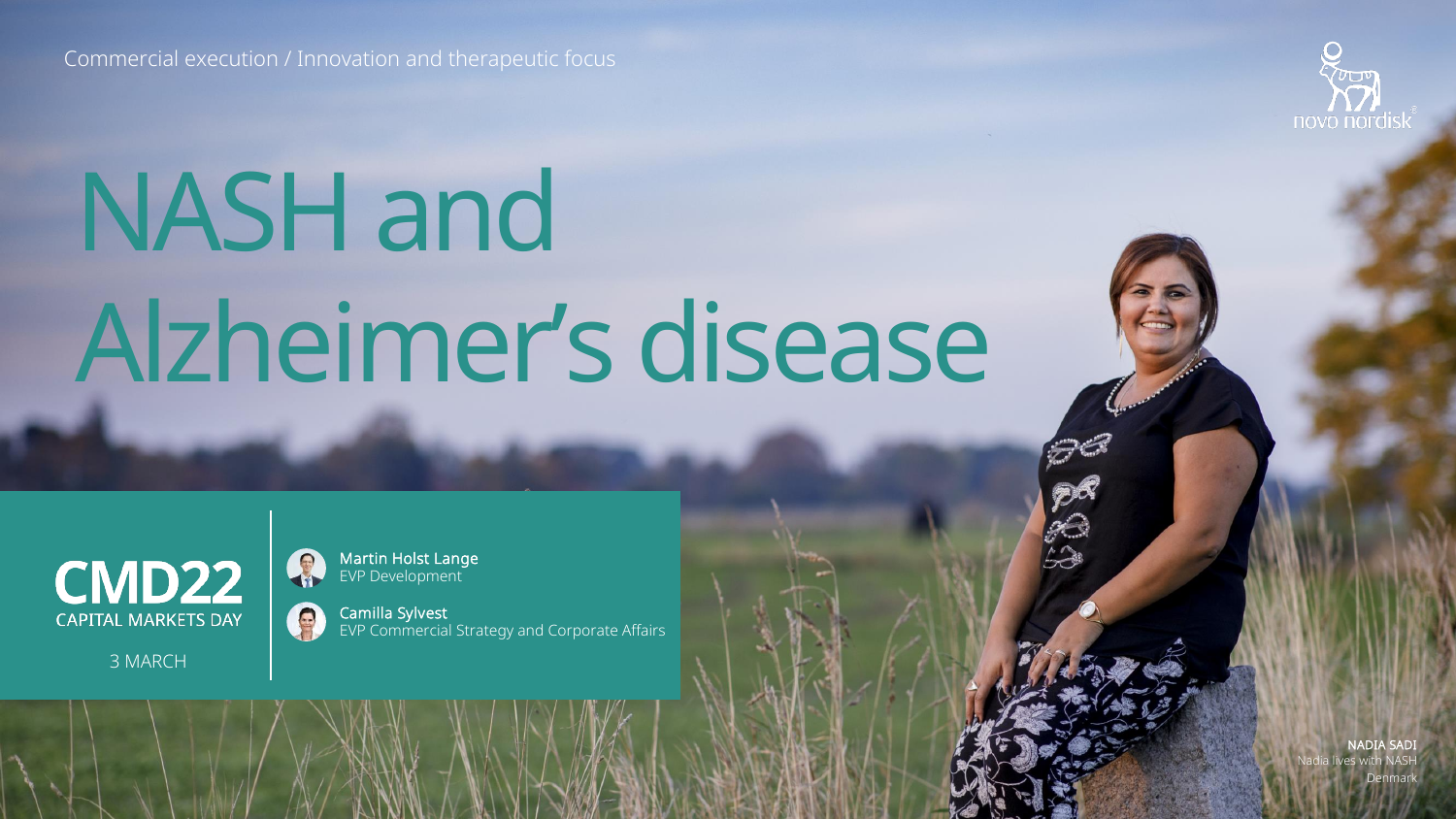### Forward-looking statements

Novo Nordisk's reports filed with or furnished to the US Securities and Exchange Commission (SEC), including the statutory Annual Report 2021 and Form 20-F, which both were filed with the SEC in February 2022 in continuation of the publication of this Annual Report 2021, this presentation, and written information released, or oral statements made, to the public in the future by or on behalf of Novo Nordisk, may contain forward-looking statements. Words such as 'believe', 'expect, 'may', 'will', 'plan', 'strategy', 'prospect', 'foresee', 'estimate', 'project', 'anticipate', 'can', 'intend', 'target' and other words and terms of similar meaning in connection with any discussion of future operating or financial performance identify forward-looking statements. Examples of such forward-looking statements include, but are not limited to:

- Statements of targets, plans, objectives or goals for future operations, including those related to Novo Nordisk's products, product research, product development, product introductions and product approvals as well as cooperation in relation thereto,
- Statements containing projections of or targets for revenues, costs, income (or loss), earnings per share, capital expenditures, dividends, capital structure, net financials and other financial measures,
- Statements regarding future economic performance, future actions and outcome of contingencies such as legal proceedings, and
- Statements regarding the assumptions underlying or relating to such statements.

These statements are based on current plans, estimates and projections. By their very nature, forward-looking statements involve inherent risks and uncertainties, both general and specific. Novo Nordisk cautions that a number of important factors, including those described in this presentation, could cause actual results to differ materially from those contemplated in any forward-looking statements.

Factors that may affect future results include, but are not limited to, global as well as local political and economic conditions, including interest rate and currency exchange rate fluctuations, delay or failure of projects related to research and/or development, unplanned loss of patents, interruptions of supplies and production, including as a result of interruptions or delays affecting supply chains on which Novo Nordisk relies, product recalls, unexpected contract breaches or terminations, government- mandated or market-driven price decreases for Novo Nordisk's products, introduction of competing products, reliance on information technology including the risk of cybersecurity breeches, Novo Nordisk's ability to successfully market current and new products, exposure to product liability and legal proceedings and investigations, changes in governmental laws and related interpretation thereof, including on reimbursement, intellectual property protection and regulatory controls on testing, approval, manufacturing and marketing, perceived or actual failure to adhere to ethical marketing practices, investments in and divestitures of domestic and foreign companies, unexpected growth in costs and expenses, failure to recruit and retain the right employees, failure to maintain a culture of compliance, epidemics, pandemics or other public health crises, and factors related to the foregoing matters and other factors not specifically identified herein.

For an overview of some, but not all, of the risks that could adversely affect Novo Nordisk's results or the accuracy of forward-looking statements in this Annual Report 2021, reference is made to the overview of risk factors in 'Risk management' of this Annual Report 2021.

Unless required by law, Novo Nordisk is under no duty and undertakes no obligation to update or revise any forward-looking statement after the distribution of this Annual Report 2021, whether as a result of new information, future events, or otherwise.

#### **Important drug information**

Victoza® and Ozempic® are approved for the management of type 2 diabetes only Saxenda<sup>®</sup> and Wegovy<sup>®</sup> are approved in the USA and the EU for the treatment of obesity only

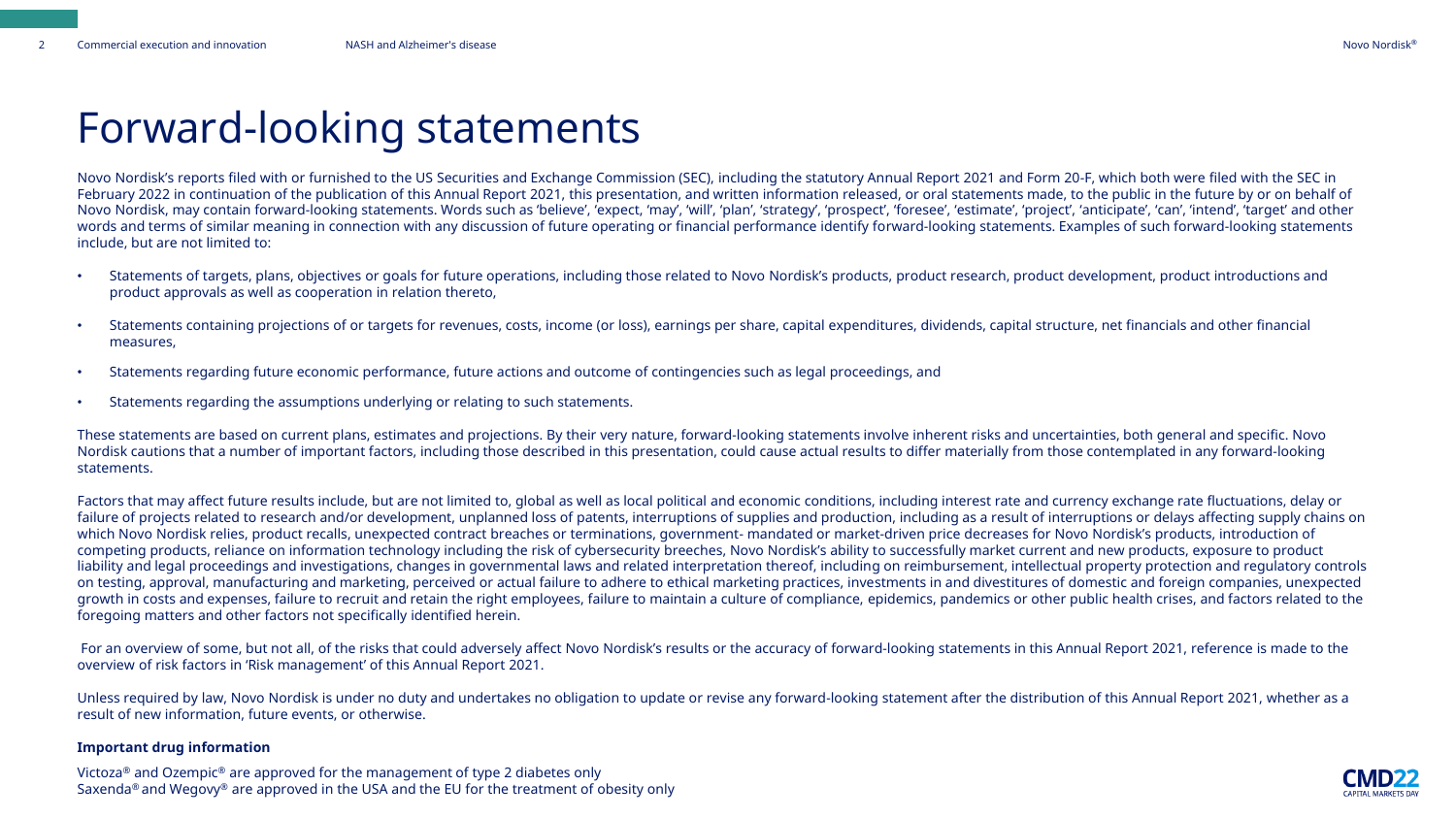### Strategic aspirations 2025

| e and<br>ability               | • Progress towards zero environmental impact<br>Being respected for adding value to society<br>$\bullet$<br>Being recognised as a sustainable employer                                               | and<br>c focus<br>peutic<br>ovation<br>$\mathbb{C}$<br>$\omega$ | • Further raise the innovation-bar for diabetes treatment<br>• Develop a leading portfolio of superior treatment<br>solutions for obesity<br>• Strengthen and progress the Rare disease pipeline<br>• Establish presence in Other serious chronic diseases<br>focusing on CVD, NASH and CKD                                       |
|--------------------------------|------------------------------------------------------------------------------------------------------------------------------------------------------------------------------------------------------|-----------------------------------------------------------------|-----------------------------------------------------------------------------------------------------------------------------------------------------------------------------------------------------------------------------------------------------------------------------------------------------------------------------------|
| <b>Commercial</b><br>execution | Strengthen Diabetes leadership - aim at global value<br>market share of more than 1/3<br>• More than 25 billion DKK in Obesity sales by 2025<br>• Secure a sustained growth outlook for Rare disease | Financials                                                      | • Deliver solid sales and operating profit growth<br>• Deliver 6-10% sales growth in IO<br>• Transform 70% of sales in the US1<br>• Drive operational efficiencies across the value chain to<br>enable investments in future growth assets<br>• Deliver free cash flow to enable attractive capital<br>allocation to shareholders |

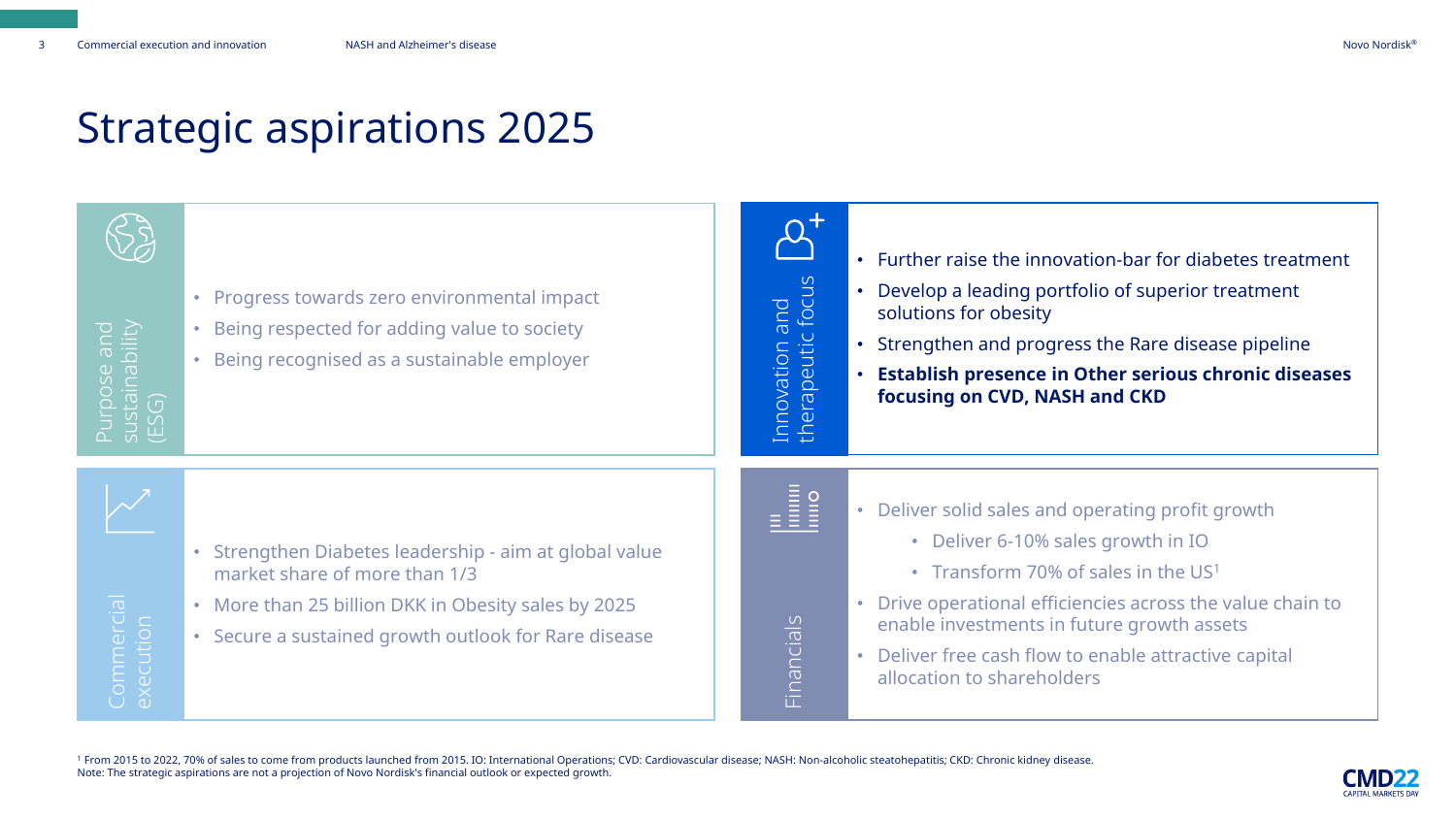### NASH and Alzheimer's disease pipeline overview

#### **Establishing a presence in NASH and AD**

#### **NASH:**

- Address an unmet need with no currently available treatment options
- Aim for effect on resolution of NASH and no worsening of fibrosis, improvement in fibrosis and no worsening in steatohepatitis

#### **Alzheimer's disease:**

• Opportunistic opportunity to slow clinical progression in people with early Alzheimer's disease

|                               |                                                                                                                  | 2022 | 2023                | 2024 | 2025                |  |
|-------------------------------|------------------------------------------------------------------------------------------------------------------|------|---------------------|------|---------------------|--|
|                               | <b>FGF-21 NASH</b><br>Segment scope: F3-F4c                                                                      |      | Phase 2             |      |                     |  |
| <b>NASH</b>                   | <b>NASH - Combination with Gilead</b><br>(semaglutide 2.4 mg, FXR, ACC inhibitor)<br>Segment scope: F4c patients |      | Phase 2b            |      |                     |  |
|                               | <b>Semaglutide 2.4 mg NASH</b><br>Segment scope: F2-F3                                                           |      | Phase 3<br>(Part 1) |      | Phase 3<br>(Part 2) |  |
| <b>Alzheimer's</b><br>disease | Oral semaglutide 14 mg in Alzheimer's<br>disease                                                                 |      | Phase 3             |      |                     |  |

#### **Pipeline overview**

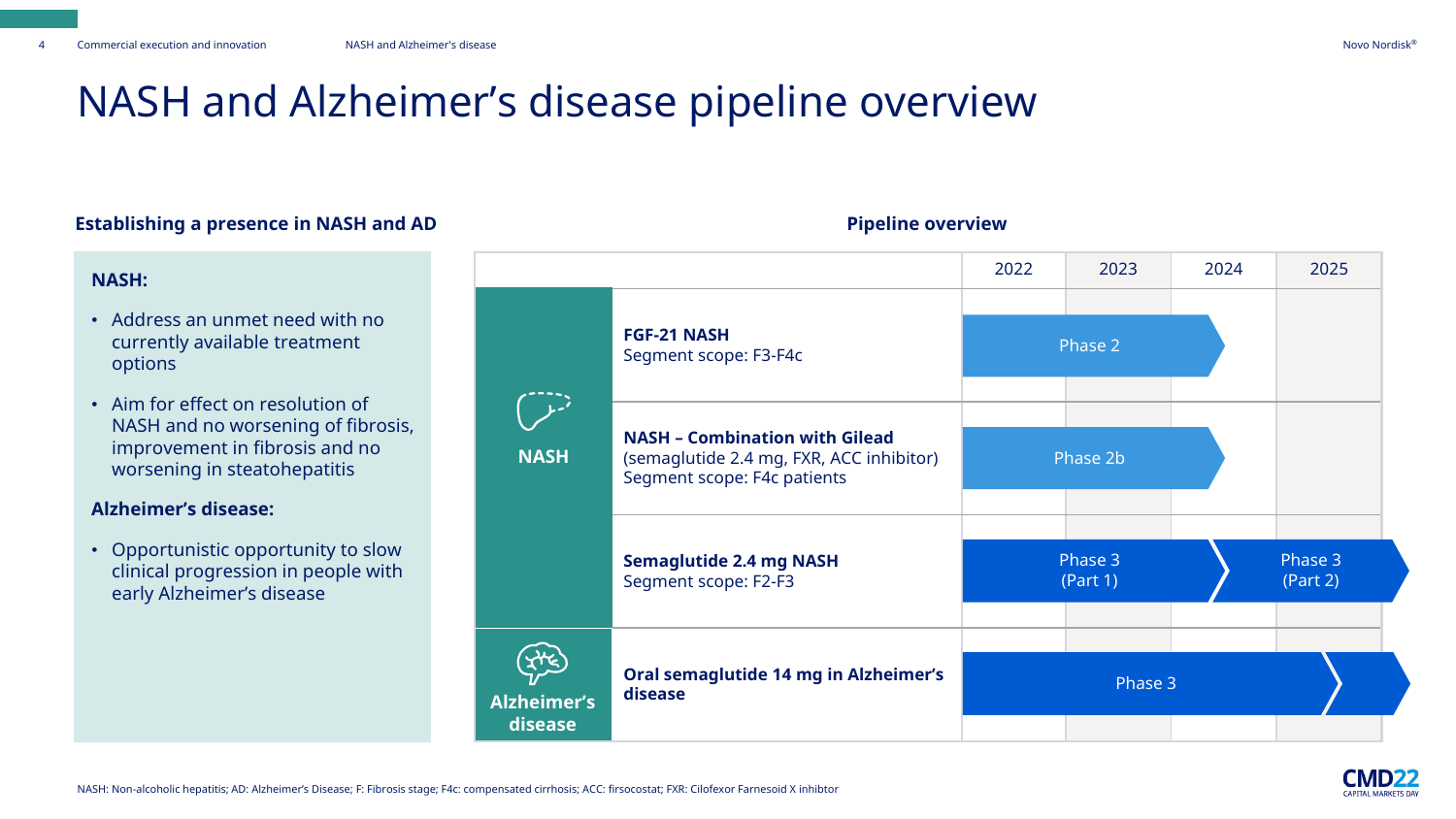**CMD22 CAPITAL MARKETS DAY** 

### In phase 2, semaglutide showed significant improvements in NASH resolution

#### **Semaglutide showed resolution of NASH with no worsening of fibrosis versus placebo in the phase 2 trial<sup>1</sup>**



#### **Semaglutide showed numerical improvements in fibrosis and fewer patients had progression of fibrosis vs placebo in phase 2 trial<sup>1</sup>**



Note: \*statistically significant at 72 weeks (p<0.05 ys placebo).<sup>1</sup>Based on a complete case analysis, using people with an evaluable biopsy at end of trial. Analysis included patients with fibrosis stage 1, 2, or 3 at bas NASH phase 2 trial. NASH: non-alcoholic steatohepatitis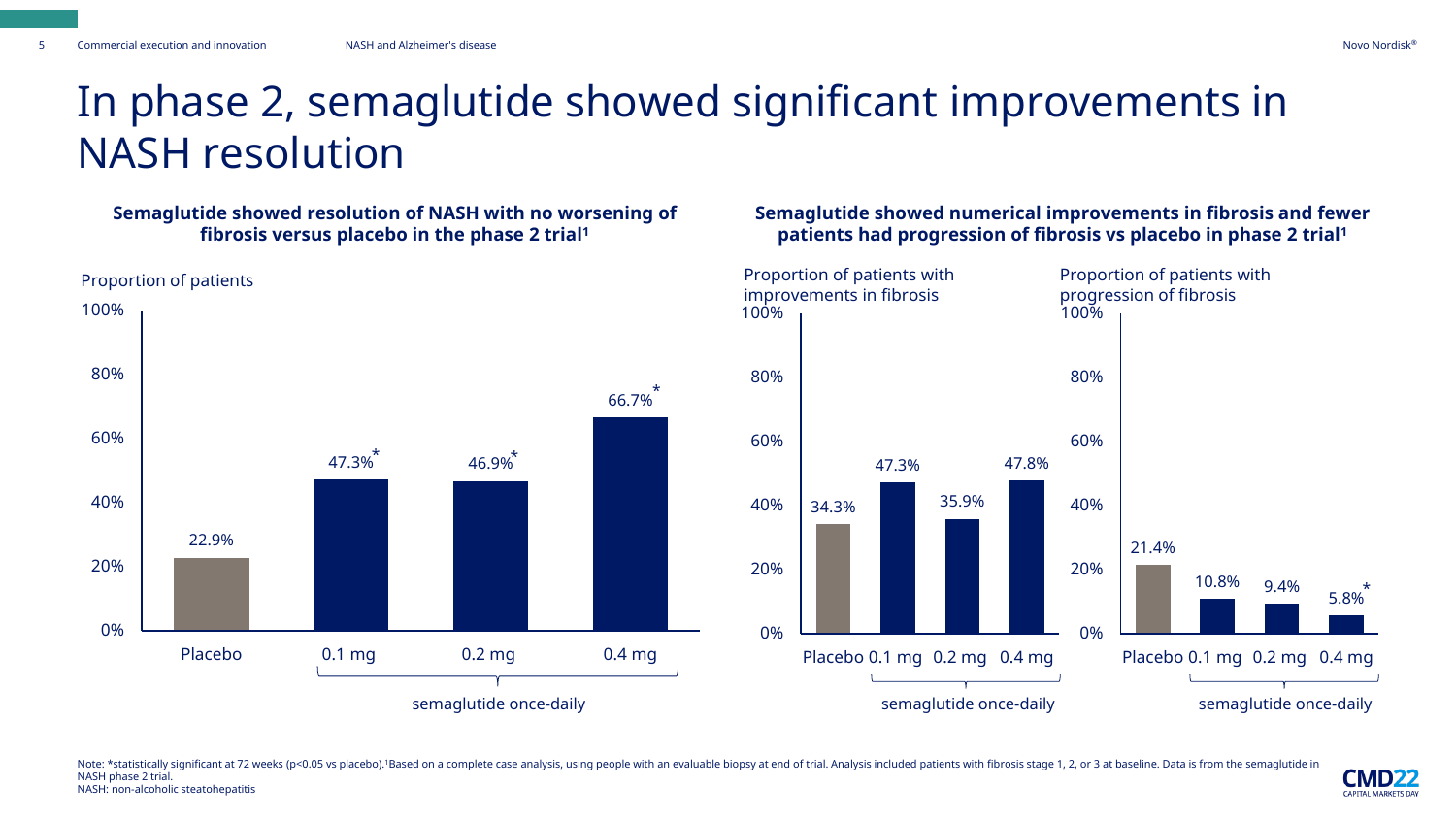### Following phase 2 data and breakthrough therapy designation, one phase 3 trial is expectedly needed for regulatory submission



| <b>Primary objectives and endpoints for Part 1 and 2</b>                                                                              |  |  |  |  |  |
|---------------------------------------------------------------------------------------------------------------------------------------|--|--|--|--|--|
| <b>Part 1</b>   Improves liver histology vs placebo                                                                                   |  |  |  |  |  |
| Two binary histology endpoints at week 72:                                                                                            |  |  |  |  |  |
| • Resolution of NASH and no worsening of liver fibrosis                                                                               |  |  |  |  |  |
| Improvement in liver fibrosis and no worsening of NASH<br>$\bullet$                                                                   |  |  |  |  |  |
| <b>Part 2</b>   Lowers the risk of liver-related clinical events vs placebo                                                           |  |  |  |  |  |
| Time to first outcome (composite endpoints) at week 240:                                                                              |  |  |  |  |  |
| Histological progression to cirrhosis<br>$\bullet$                                                                                    |  |  |  |  |  |
| • Death (all cause)                                                                                                                   |  |  |  |  |  |
| Liver-induced MELD score ≥ 15                                                                                                         |  |  |  |  |  |
| • Liver transplant                                                                                                                    |  |  |  |  |  |
| Hepatic decompensation events<br>٠                                                                                                    |  |  |  |  |  |
| Regulatory submission expected to be based on part 1 of the trial<br>combined with the results of the already completed phase 2 trial |  |  |  |  |  |

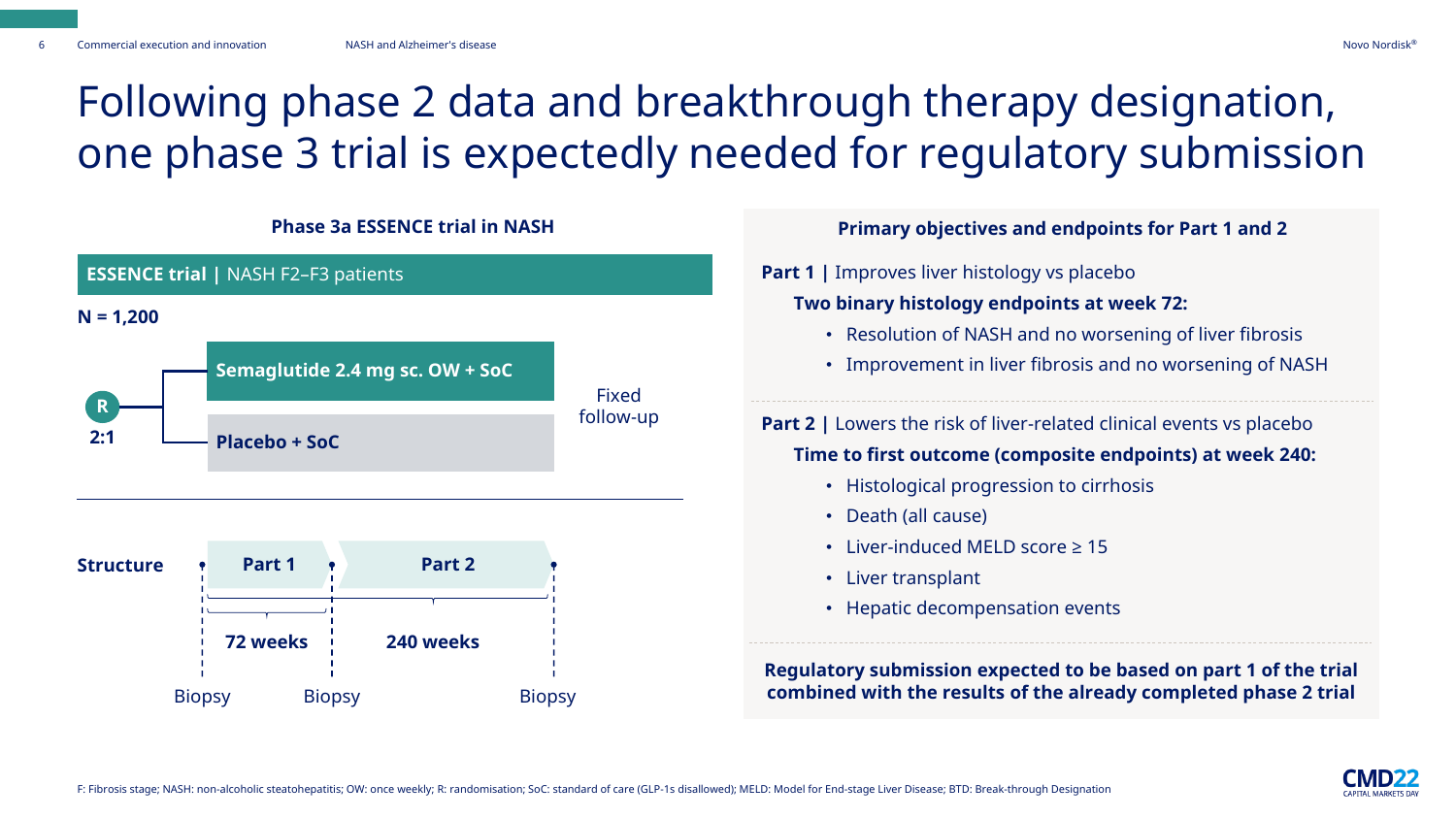### Novo Nordisk is supporting use of non-invasive tests for diagnosis



**Guidelines:** NITs represented in guidelines

**Practitioners:** ~80% of HCPs perform NASH diagnostics with use of various NITs, while biopsies are seldomly used

**NIT development:** Several available NITs in clinical practice. ELF test is first prognostic tool to be granted FDA *De Novo* marketing authorisation

**Pharma companies:** Embedding validation of NITs in clinical trials

#### **Development and adoption of non-invasive tests (NITs) Novo Nordisk activities supporting non-invasive tests in NASH diagnosis**

- Linking biomarkers and liver histology to outcomes
- Disease understanding
- External • Consortia

Real world

• Collaborations with academia and other healthcare companies



Note: FDA De Novo provides a marketing pathway to classify novel medical devices for which general controls alone, or general and special controls, provide reasonable assurance of safety and effectiveness for the intended legally marketed predicate device. CMD

NITs: Non-invasive tests; NASH: Non-alcoholic hepatitis; HCPs: Healthcare professionals; FDA: the US Food and Drug Agency; NN: Novo Nordisk; ELF: Enhanced liver fibrosis

CADITAL MADVETS DAY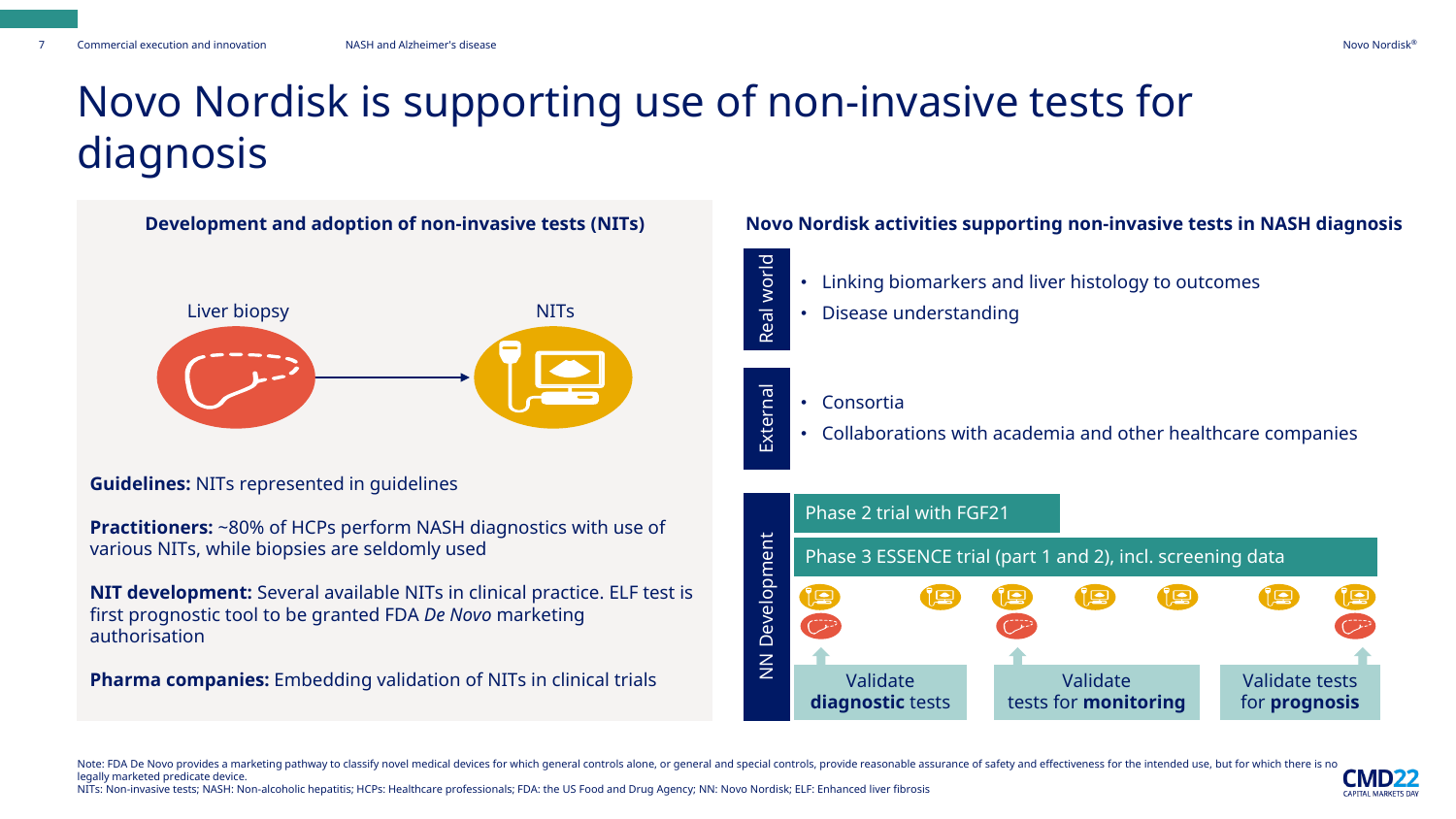### NASH patient journey underscores key barriers to overcome for Novo Nordisk to be successful



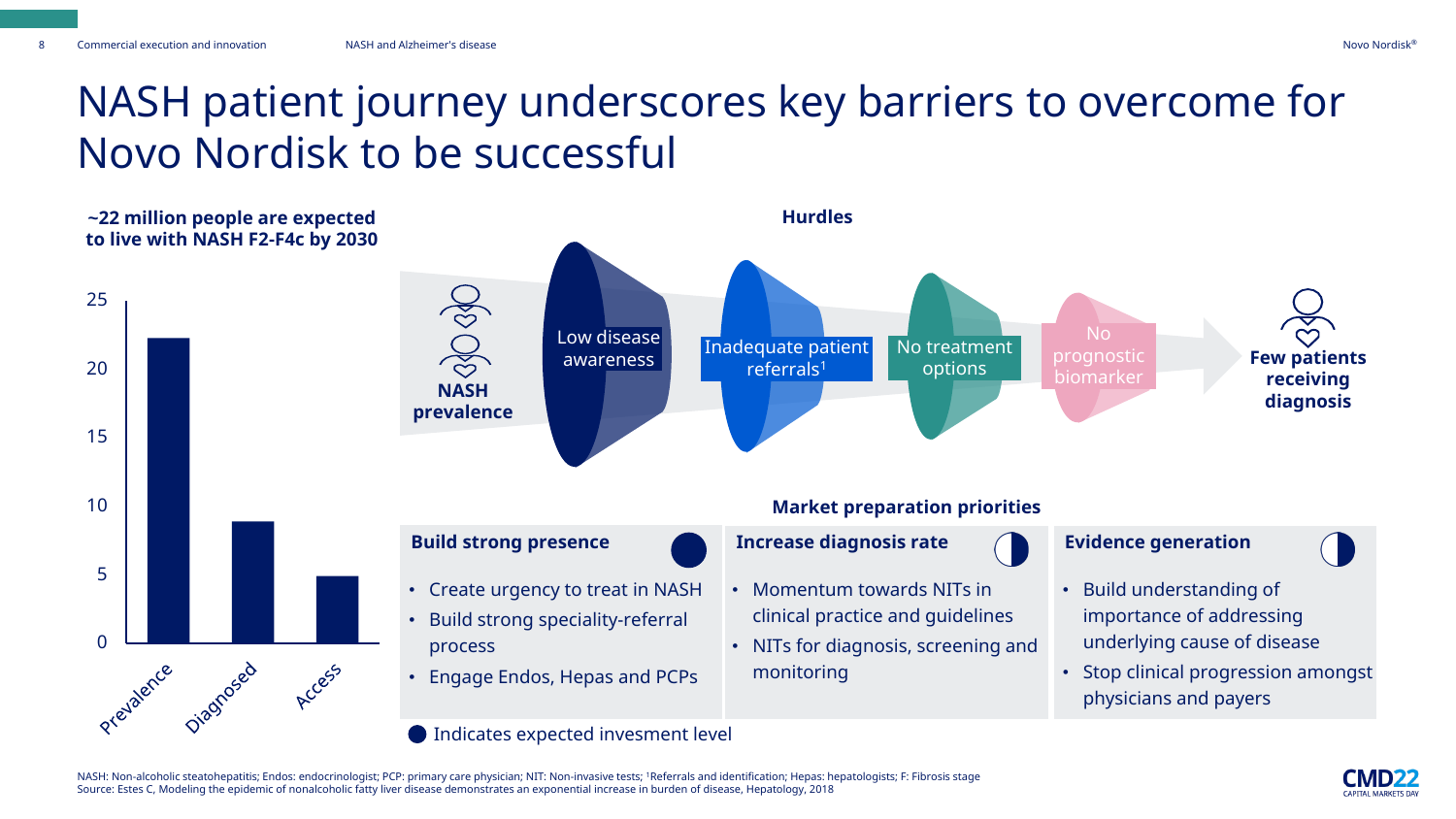### Entering phase 3 development of semaglutide in Alzheimer's disease was based on a number of data points

Four RWE studies show reduced risk of dementia or AD with GLP-1

#### **Danish registry<sup>1</sup>**

• **11%** lower risk of dementia per year of GLP-1 exposure

#### **TRUVEN claims database<sup>1</sup>**

• **31%** lower risk of dementia after >2 years of GLP-1 exposure

#### **Danish registry<sup>2</sup>**

• **42%** lower odds of dementia after GLP-1 exposure

#### **FAERS (FDA database)<sup>3</sup>**

• **64%** lower odds of AD after liraglutide exposure

### $O<sup>+</sup>$ **Real world evidence trials Randomised controlled trials Pre-clinical studies**

**53%** lower risk of dementia diagnosis with liraglutide/semaglutide in NN's CVOTs in T2D<sup>4</sup>

**Less decline** in cerebral glucose metabolism (FDG-PET) with liraglutide in AD<sup>5</sup>

Reduced incidence of **major adverse CV events** in T2D with semaglutide incl. stroke<sup>6</sup>

Systemic anti-inflammatory effects with semaglutide<sup>7,8</sup>

Short-term **memory improvement** with liraglutide in people with obesity<sup>9</sup>

**Reduced cognitive decline** with dulaglutide in patients with T2D<sup>10</sup>



**Improved memory function** with GLP-1<sup>11</sup> incl. semaglutide<sup>12</sup>

**Reduced phospho-tau** accumulation<sup>13</sup>

**Reduced neuroinflammation** with GLP-1 14,15 incl. semaglutide<sup>16</sup>

**Reduced atherosclerosis** with liraglutide and semaglutide<sup>17</sup>

Systemic **anti-inflammatory** effects with semaglutide<sup>17</sup>

AD: Alzheimer's disease; CI: confidence interval; RWE: Real world evidence

<sup>1</sup>NN data on file, Danish register: Dementia cases based on diagnosis (ICD10) or treatment (anticholinesterases, memantine) codes; TRUVEN: Dementia cases based on SNOMED ids for all diagnoses (ICD-10) or treatment (antich memantine); <sup>2</sup>Wium-Andersen IK et al. Eur J Endocrinol. 2019;181(5):499-507; <sup>3</sup>Akimoto H et al. Am J Alzheimers Dis Other Demen. 2020;35:1-11; <sup>4</sup>Ballard et al. Presented online at the Alzheimer's Association Internation 2020; 5Gejl M et al. Front Aging Neurosci 2016;8:108; 6Husain M et al. Diabetes Obes Metab 2020;22:442-451; 7Aroda VR et al. Diabetes Care 2019;42:1724-1732; 8Rodbard HW et al. Diabetes Care 2019;42:2272-2281; 9Vadini F et 2020;44:1254–1263; <sup>10</sup>Cukierman-Yaffe T et al. Lancet Neurol 2020;19:582–590 <sup>11</sup>Hansen HH et al. J Alzheimers Dis 2015;46:877–888; <sup>12</sup>Preliminary data in NN ongoing pre-clinical studies; <sup>13</sup>Hansen HH et al. Brain Res 2 Nature Med 2018;24:900-902; <sup>15</sup>Yun SP et al. Nature Med 2018;24:931-938; <sup>16</sup>Secher A et al. Oral presentation at Virtual Alzheimer's Disease/Parkinson's Disease International Conference, 9-14 March 2021; <sup>17</sup>Rakipovski G 2018;3:844–857

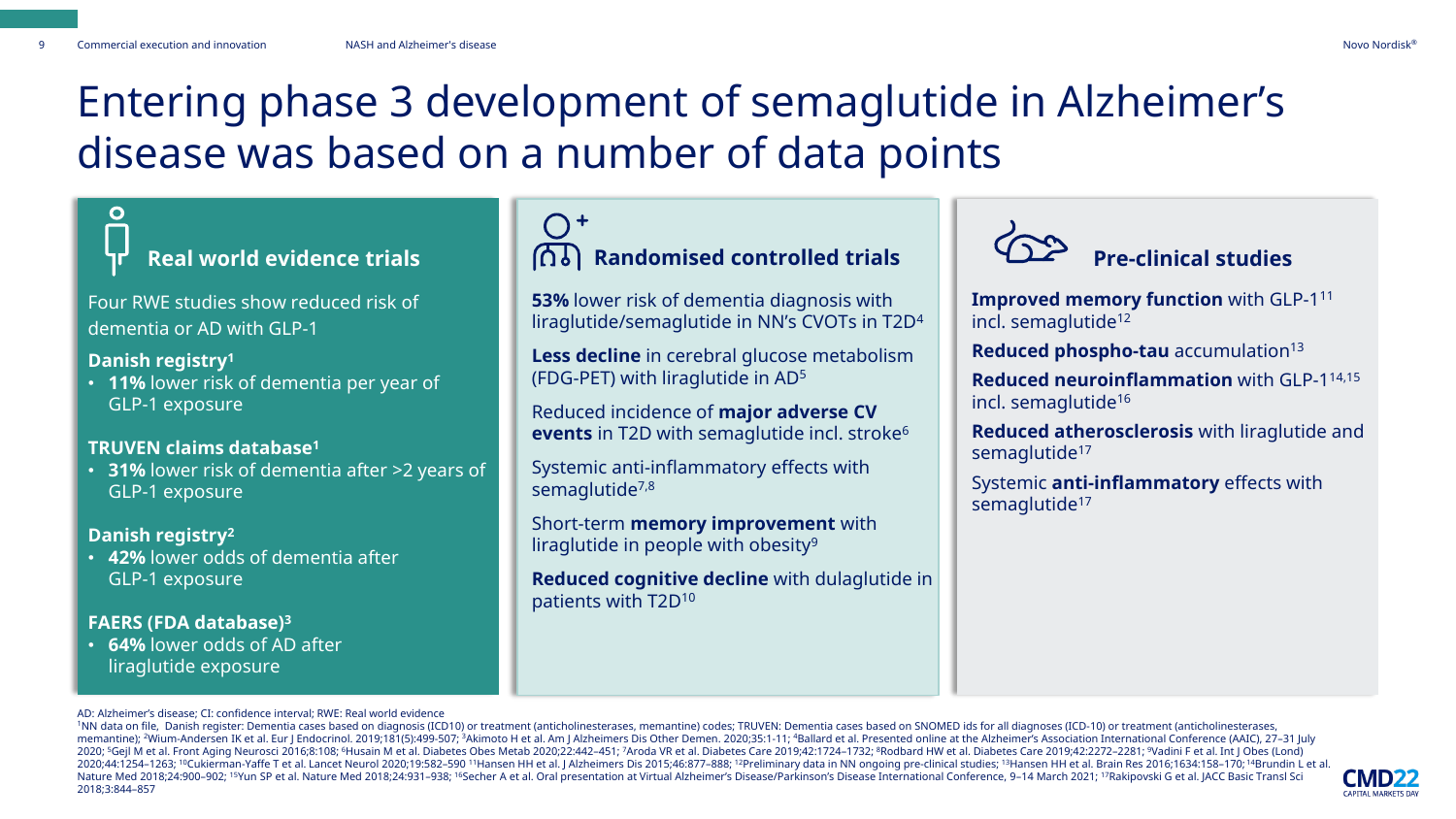### Evoke and evoke+ trials are ongoing with expected completion in 2025

**evoke and evoke+ trials have been initiated with 1,840 patients in each trial with a total of 3,680 patients** 



AD: Alzheimer's disease; QD: Once-daily; MCI: mild cognitive impairment; QD: once-daily.

Note: CDR-SB ratings are utilising in six domains are summed to provide a clinical measure = Sum of Boxes. These are: memory, orientation, judgment and problem solving, community affairs, home and hobbies, personal care. CDR-SB Scores range from 0 to 18 with higher scores representing greater impairment

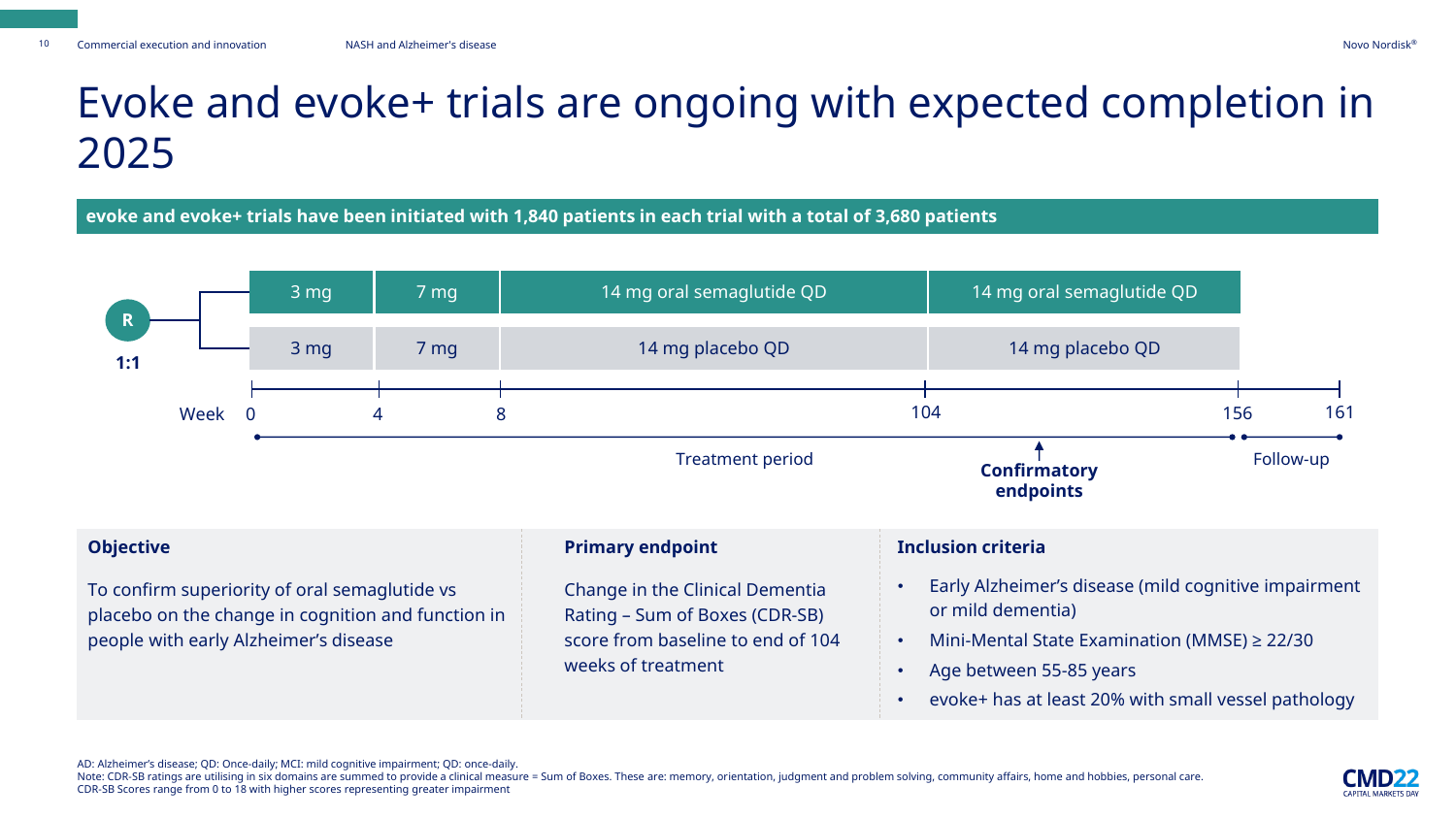### AD patient journey is complex and underscores key barriers to overcome for Novo Nordisk to be successful



Note: MCI and Mild dementia in the graph are both *due to AD.* 

AD: Alzheimer's disease; QD: Once-daily; MCI: mild cognitive impairment; DMT: Disease-modifying treatment; PCP: primary care physicians; NITs: Non-invasive diagnostics; HCP: Healthcare professional Source: Alzheimer's Association report: 2020 Alzheimer's disease facts and figures, 2020 (16:391-460)

**CAPITAL MARKETS DAY**